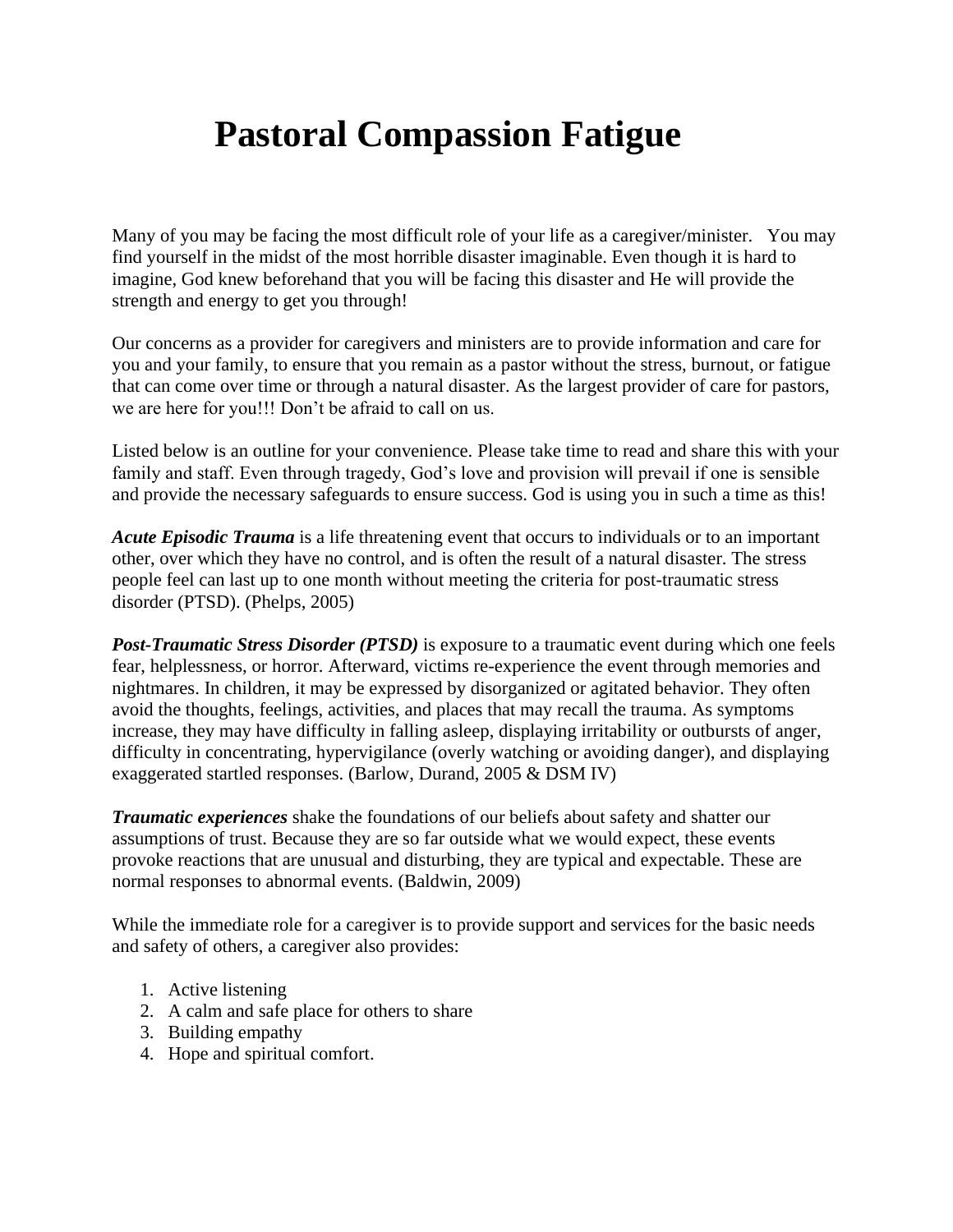As a caregiver, one has to be careful that one manages his/her own feelings and behavior. This provides a calm and safe setting, and teaches others to handle stress now and in the future.

Another issue for caregivers is to avoid *Secondary Trauma.* Secondary trauma is also known as vicarious traumatization (Pearlam & Saakvitne, 1995) and compassion fatigue (Figley, 1995).

The people who work with trauma victims, such as counselors, rescue workers, social workers, ministers, etc., can experience PTSD-like symptoms experienced by direct victims in a disaster.

Expect this, if you work with or are exposed to the stories of many disaster/trauma victims, and take steps to protect yourself at the first sign of trouble. Basically, there are three risk factors for secondary traumatization:

- 1. Exposure to the stories (or images) of multiple disaster victims.
- 2. Your empathic sensitivity to their suffering, and
- 3. Any unresolved emotional issues that relate (affectively or symbolically) to the suffering seen.

Aside from using whatever **[stress reduction](http://www.trauma-pages.com/s/strmantd.php)** or **[stress management](http://www.isma.org.uk/help.htm)** measures work best for you, there is little an emergency or disaster worker can do about the first two risk factors, but it does help reduce the risk for vicarious traumatization if you know your own personal vulnerabilities and unresolved upsetting issues. Those are the cases best referred to your colleagues, when possible. Beth Stamm has created a wonderful website particularly on **[Secondary](http://www.isu.edu/~bhstamm/TS.htm)  [Traumatization](http://www.isu.edu/~bhstamm/TS.htm)** that discusses these issues in much greater detail, and Laurie Anne Pearlman has compiled a [selected bibliography](http://www.isu.edu/~bhstamm/ts/vt.htm) of important references in the areas of vicarious and indirect trauma.

For many exposed individuals, especially those in the at-risk professions, participation in wellrun CISD (**Critical Incident Stress Debriefing**) groups may also help resolve upsetting experiences more quickly, as long as participation is voluntary (not mandatory). Group debriefings may be adequate for most, but brief individual sessions might be needed for 10 - 20% of those suffering the most severe exposures. In fact, one value of debriefing groups is to help identify those workers needing additional attention.

\*\*\*Even the very best of professionals can develop secondary trauma, which can take on some of the same effects of their clients. In other words, those who spend more time with trauma victims will become more likely to become traumatized themselves. One has to guard of being healthy so that you can bring a healthy service to others.

#### *12 Safeguards for Caregivers:*

- 1. Know your limitations.
- 2. Provide professional help for others—do not try to be everything to everyone (Messiah complex).
- 3. Form an accountability team to evaluate one's level of health.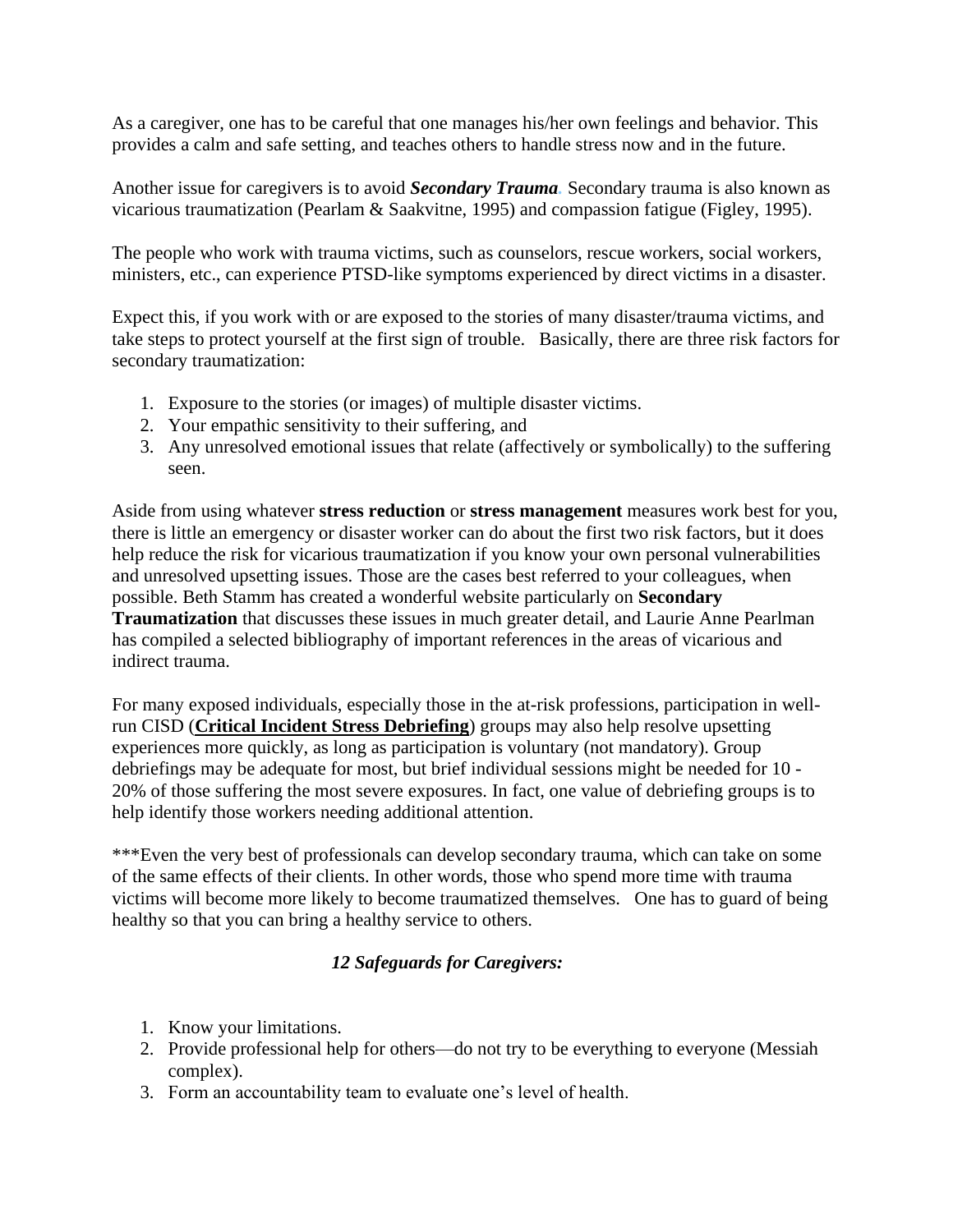- 4. Take a break. Many caregivers don't want to leave but often times cannot help others until they become strengthened themselves.
- 5. Give yourself permission to fully experience emotional reactions. Do not "bottle up" your feelings.
- 6. Set realistic goals for yourself, your ministry, and your outreach.
- 7. Learn and practice time management skills. Achieve a sense of balance in your professional and personal lives.
- 8. Limit what you share with other family members. Your family may not be as strong and carry the same load.
- 9. Recognize negative coping skills and replace them with positive skills. It is easy to see and feel everything negative. Results only come from positive coping skills.
- 10. Do not isolate yourself professionally. It is beneficial to have other support systems around you.
- 11. Remember your spirit-man. Many ministers neglect time in prayer, reading the word, and in prayer when disasters occur. It is essential to maintain through this difficult time.
- 12. Debriefing may be necessary to "unload".

# *How Shall I Help Myself and My Family?*

There are a number of steps you can take to help restore emotional well being and a sense of control following a disaster or other traumatic experience, including the following:

- Give yourself time to heal. Anticipate that this will be a difficult time in your life. Allow yourself to mourn the losses you have experienced. Try to be patient with changes in your emotional state.
- Ask for support from people who care about you and who will listen and empathize with your situation. But keep in mind that your typical support system may be weakened if those who are close to you also have experienced or witnessed the trauma.
- Communicate your experience in whatever ways feel comfortable to you such as by talking with family or close friends, or keeping a diary.
- Find out about local support groups that often are available such as for those who have suffered from natural disasters. These can be especially helpful for people with limited personal support systems.
- Try to find groups led by appropriately trained and experienced professionals. Group discussion can help people realize that other individuals in the same circumstances often have similar reactions and emotions.
- Engage in healthy behaviors to enhance your ability to cope with excessive stress. Eat well-balanced meals and get plenty of rest. If you experience ongoing difficulties with sleep, you may be able to find some relief through relaxation techniques.
- Establish or re-establish routines such as eating meals at regular times and following an exercise program. Take some time off from the demands of daily life by pursuing hobbies or other enjoyable activities.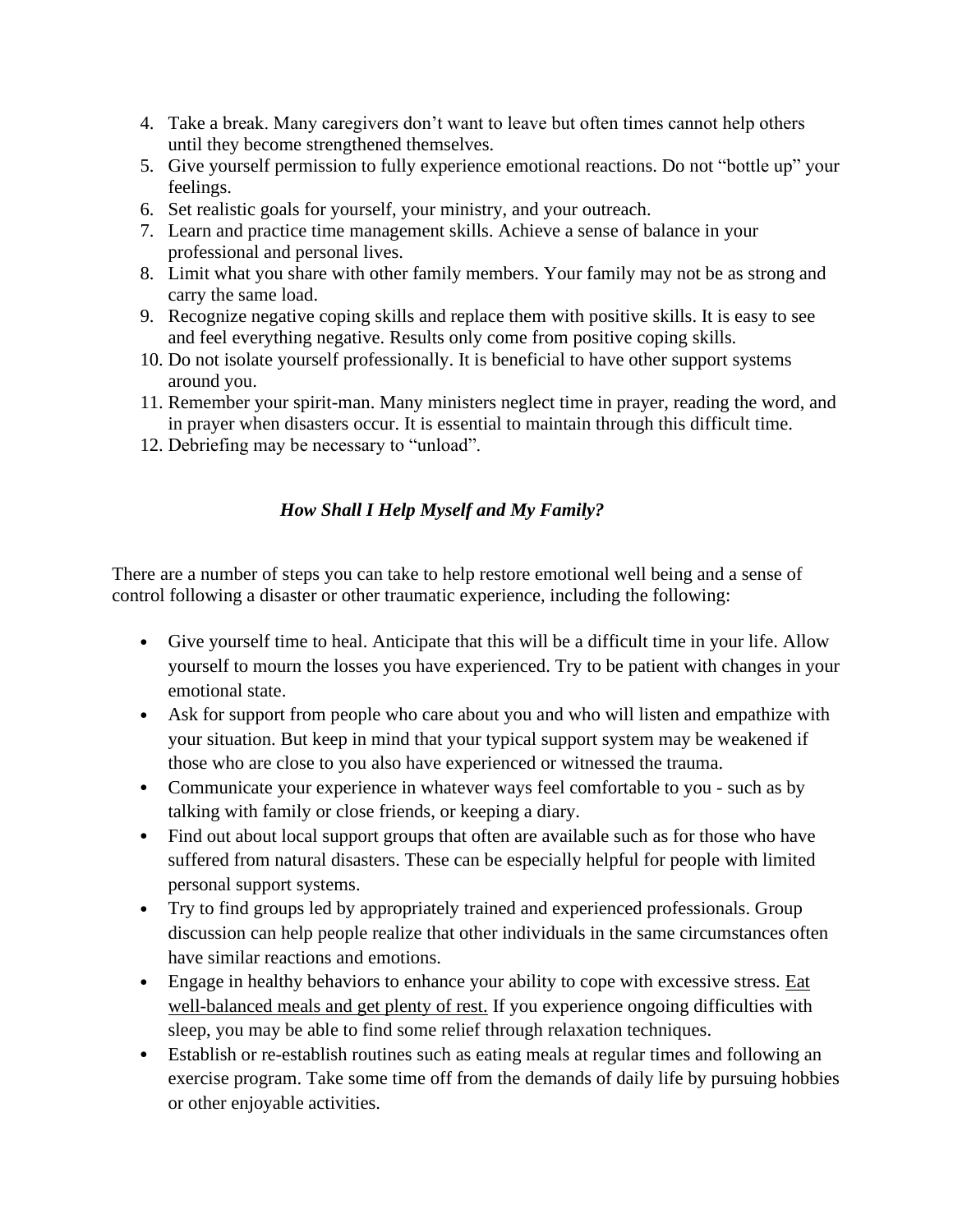• Avoid major life decisions such as switching careers or jobs, if possible, because these activities tend to be highly stressful.

Pastoral Care, Inc. is here to help assist you in good times and in those times that are challenging. We can provide a place for you and your family to go to rest and "re-load". We can provide other professional services of legal help, counseling, medical assistance, artisan, and most of all…a safe and confidential place to call for prayer or just to talk with someone. We are here for you!!!

# *How Do People Respond Differently Over Time?*

It is important for you to realize that there is not one 'standard' pattern of reaction to the extreme stress of traumatic experiences. Some people respond immediately, while others have delayed reactions - sometimes months or even years later. Some people have adverse effects for a long period of time, while others recover rather quickly.

And reactions can change over time. Some who have suffered from trauma are energized initially by the event to help them with the challenge of coping, only to later become discouraged or depressed.

A number of factors tend to affect the length of time required for recovery, including:

- The degree of intensity and loss. Events that last longer and pose a greater threat, and where loss of life or substantial loss of property is involved often take longer to resolve.
- A person's general ability to cope with emotionally challenging situations. Individuals who have handled other difficult, stressful circumstances well may find it easier to cope with the trauma.
- Other stressful events preceding the traumatic experience. Individuals faced with other emotionally challenging situations, such as serious health problems or family-related difficulties, may have more intense reactions to the new stressful event and need more time to recover.

# *Ways Supervisors Can Help Workers Deal with Secondary Trauma*

The following is excerpted from Salus (2004): To avoid burnout and to help caseworkers deal effectively with the effects of secondary trauma, supervisors can:

• Assist caseworkers in dealing with the emotional impact of the work by allowing them to share their thoughts and feelings about it.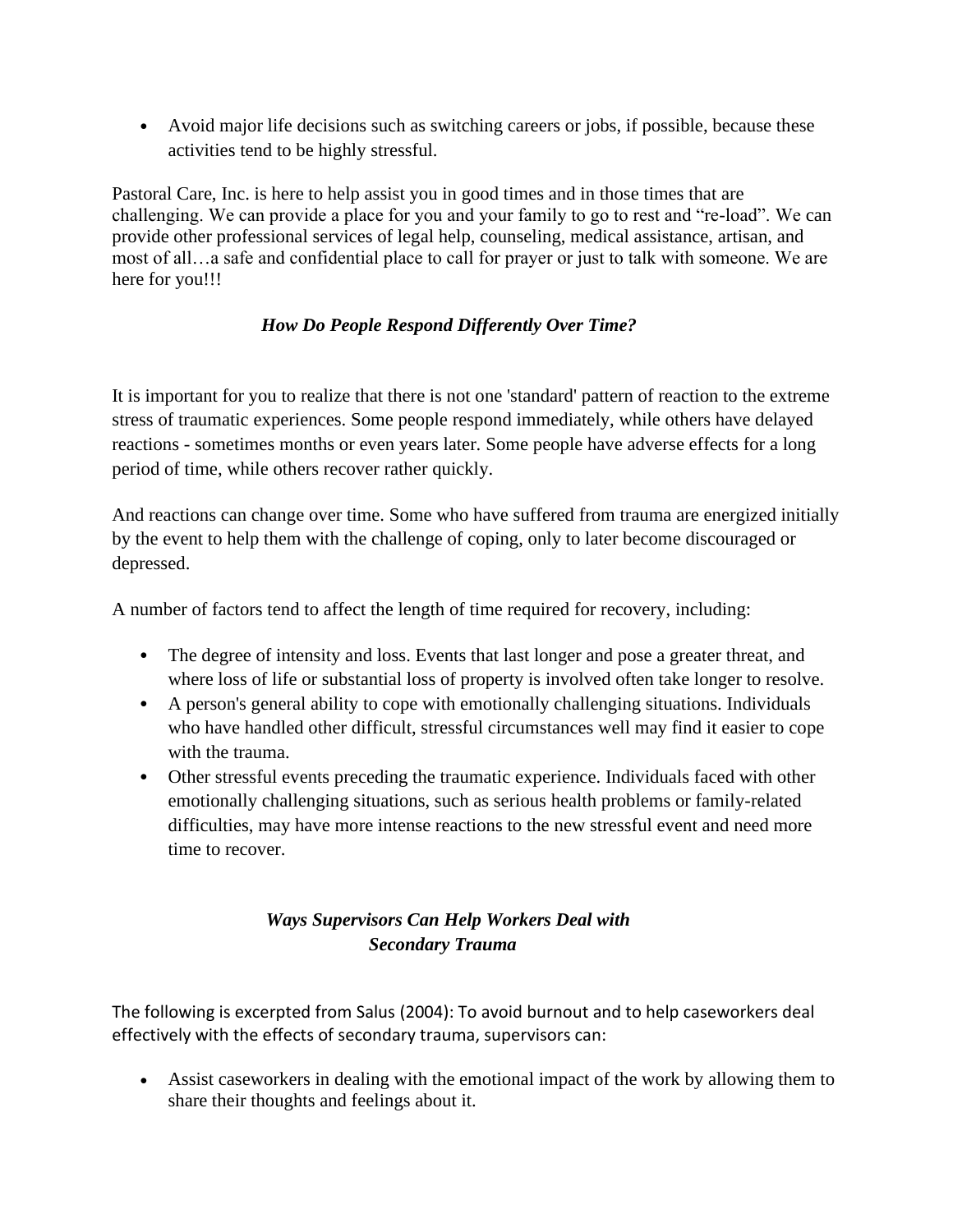- Offer ongoing or further support and validation to relieve line workers when a traumatic event occurs. The staff needs to be able to express their feelings and have opportunities to talk about their thoughts. If intrusive thoughts extend beyond the trauma experience, caseworkers need to learn to anticipate and manage them effectively. This also may be helpful when the traumas (e.g., floods or terrorism attacks) are not casework-related and may affect the entire community or the caseworker personally.
- Institute a trauma support group. Meetings should be regularly scheduled (e.g., at the same time twice a month) with the focus on the traumatic stress in caseworkers' lives.
- Initiate supportive activities on the unit level. For example, a practice could be started of co-workers helping with paperwork or assisting with home visits during particularly traumatic periods. Supervisors can establish flexible work schedules, including "mental health days" or days spent in the office not making home visits. Another option is to spend time in certain meetings discussing the personal side of work.
- Provide a religious or spiritual consultant to offer solace and counseling when children of fellow staff members are affected.
- Deliver training to create self-awareness regarding stress and how to manage it, how to understand the effects of trauma, and how to develop coping skills that enable staff to better manage trauma.

*\*\*\*Listed below are a few other resources I have written. They are also on our website: www.pastoralcareinc.com*

#### **Compassion Fatigue**

Compassion fatigue is defined as a natural consequence and by-product of caring for, listening to and helping those traumatized or learning about and hearing stories of those traumatized.

#### **Who is Vulnerable?**

\* Those of us who have empathy and are exposed to a number of people with problems, exposed to trauma or who are traumatized.

\* Trauma workers include police, emergency workers, therapists and pastors.

\* We who have experienced trauma and trauma that remains unresolved. (The hurts and wounds of being a pastor)

\* Those of us who view ourselves as saviors or rescuers.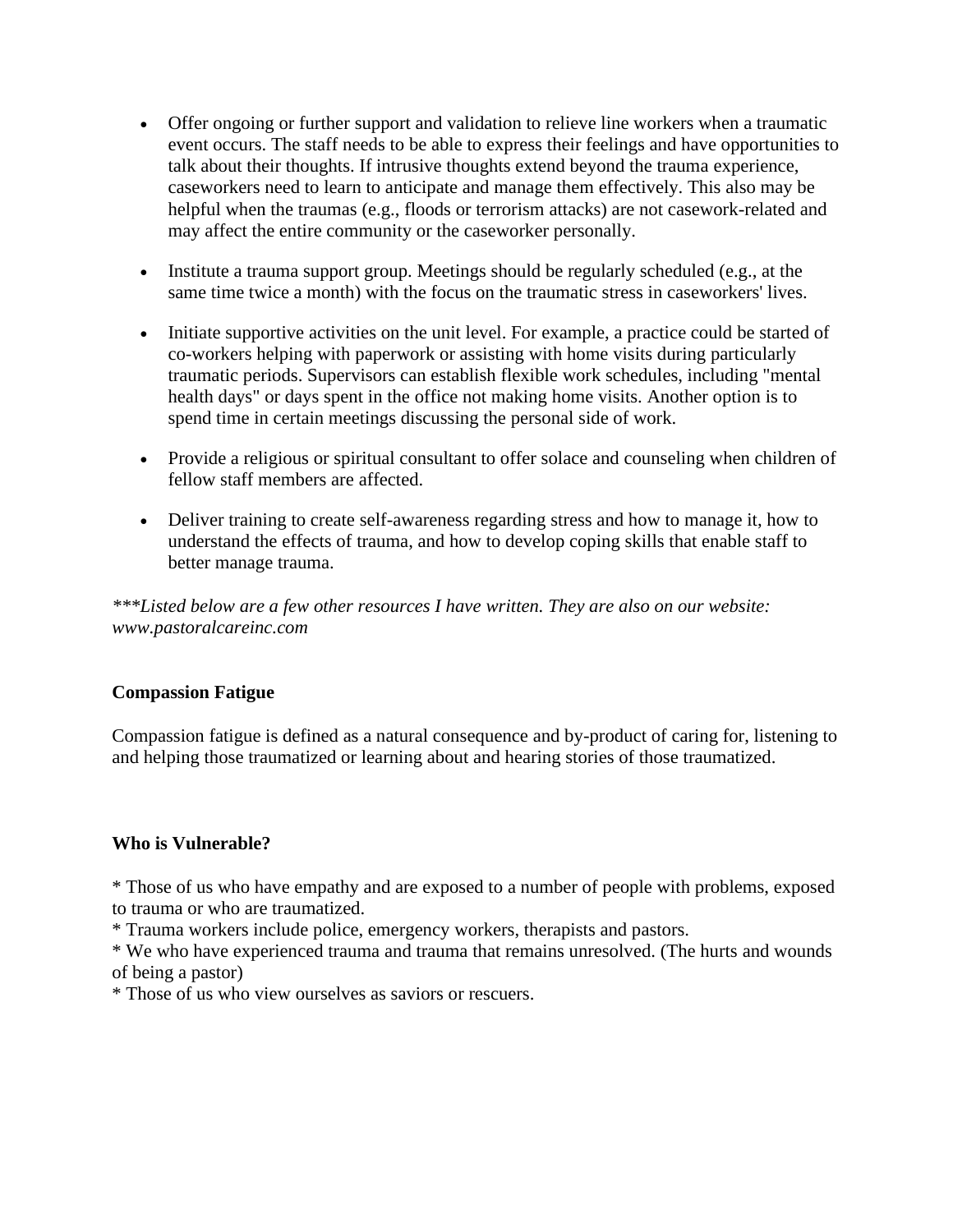# **Comparing Compassion Fatigue to Burnout**

#### **Compassion Fatigue:**

- \* Preoccupation with absorbing trauma and emotional stresses of others.
- \* Symptoms similar to burnout, but onset is faster, with better opportunity to recover.
- \* May lead to burnout.

#### **Burnout:**

- \* Subtle, over time and leads one to believe he or she is not meant for this type of work.
- \* Feelings of being ineffective, callous, negative, emotional absence, sarcastic and "stuck".

#### **Solutions:**

\* Jesus Himself too had a "time out" for prayer, meditation and rest!

\* We have a tendency to do more, only to accomplish less! Time management is one of our biggest problems - "burning a candle at both ends"!

\* Be aware of the enemy! Exercise, eat relaxed meals, spend time with your family and friends, and develop outside interests. Before counseling, reflect and reorganize thoughts, spend time in prayer and meditation, and celebrate closures.

Remember...You are the most important person in your life! You cannot help others unless you take care of yourself!! "Love your neighbor as yourself". Lev 19:18; Luke 10:27; Galatians 5:14.

#### **Self Assessment for Compassion Fatigue**

- 1. \_\_\_\_\_ Professional concerns commonly intrude on my professional role.
- 2. \_\_\_\_\_ My colleagues or church members seem to lack understanding.
- 3. \_\_\_\_\_ I find small changes are enormously draining.
- 4. \_\_\_\_\_ I can't seem to recover quickly after association with a traumatic event.
- 5. \_\_\_\_\_ Association with trauma affects me very deeply.
- 6. \_\_\_\_\_ My client's stress affects me deeply.
- 7. \_\_\_\_\_ I have lost my sense of hopefulness.
- 8. \_\_\_\_\_ I feel vulnerable most of the time.
- 9. \_\_\_\_\_ I feel overwhelmed by unfinished business, both personal and church.